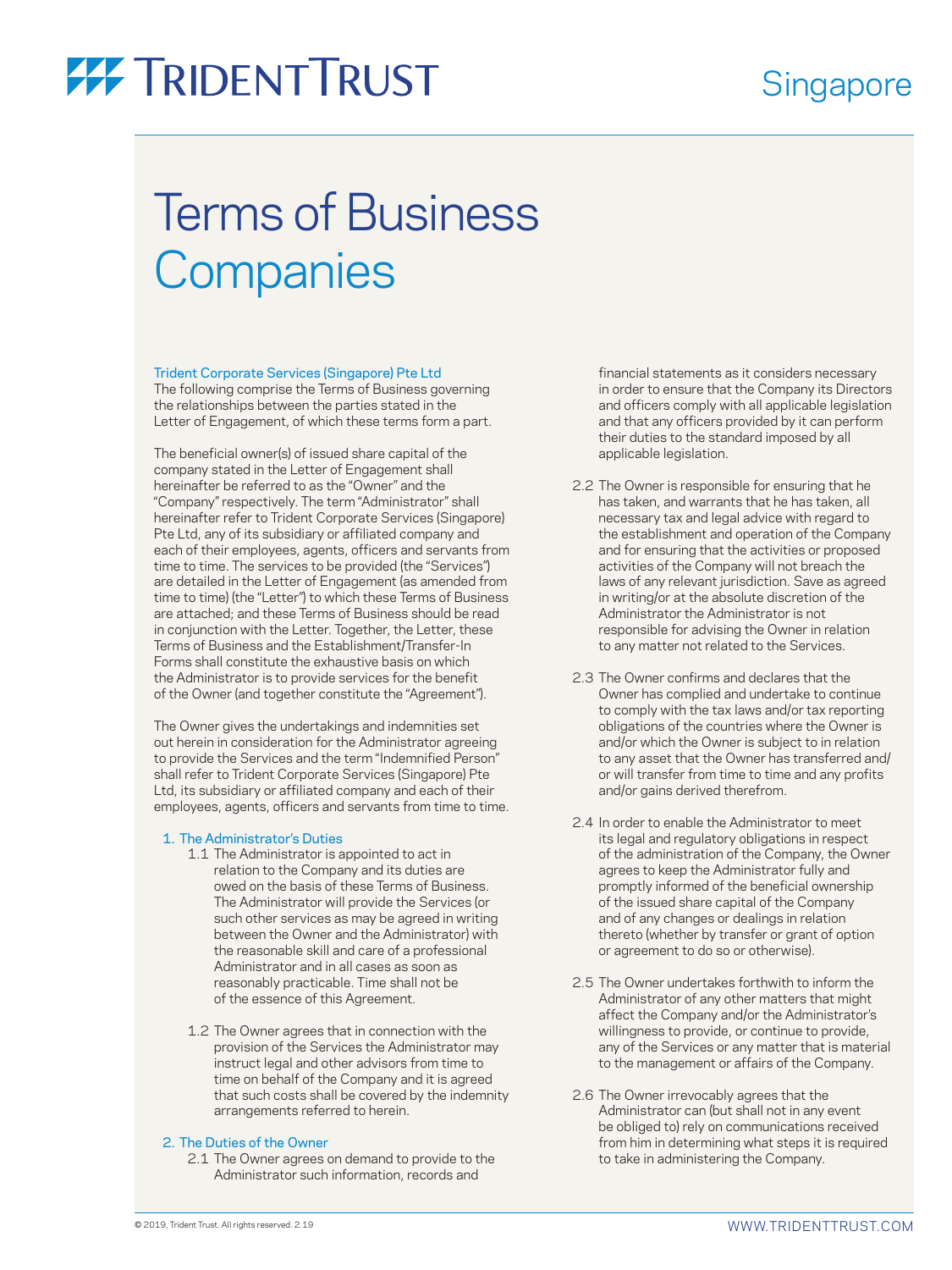## **77 TRIDENT TRUST**

### **Singapore**

 2.7 The Owner affirms that any assets that shall accrue to the Company are from lawful sources and are not deemed to be illegal or immoral either in their country of origin or in the country/ countries of residence of the Owner or the relevant jurisdiction of the Company.

### 3. Fees & Invoicing

- 3.1 Unless otherwise agreed in writing, the Administrator shall be entitled to the fees in accordance with any schedule of fees or scale of charges that the Administrator may inform the Client in writing from time to time.
- 3.2 The Owner agrees forthwith on demand to indemnify the Administrator or procure the indemnification of the Administrator through the Company in respect of all and any liabilities, costs or expenses incurred by the Administrator in the course of providing the Services. The Administrator will not be required to incur any expenses or make any payments in the course of providing the Services unless the Administrator has received sufficient funds in advance.
- 3.3 Fee notes (including disbursements incurred on behalf of the Client and/or the Company) will be rendered in the name of the Company periodically for settlement by the Owner. The Owner agrees to pay and discharge any such invoice forthwith on demand in the event that it remains unpaid 30 days after the due date for payment. Terms of payment are as stated in the invoices presented. If terms are not adhered to the Administrator reserves the right to charge interest on overdue accounts at the rate of 2% per month.
- 3.4 The Administrator shall be entitled and is irrevocably authorised to withdraw funds from any monies held by it on behalf of, or any account managed by it on behalf of, the Owner and/or the Company in order to discharge all and any fees and expenses payable hereunder.
- 3.5 The Owner agrees that the Administrator and its associated companies and their officers, agents and employees shall be entitled to retain any profit or other benefit arising by way of fees, brokerage, commissions, perquisites or otherwise obtained or received by it in connection with any account, investment, deposit, note, debenture, obligation, employment, placement or business or transaction carried out on behalf of the Owner, for its own personal use and benefit without being liable to account therefor to any person notwithstanding that such fees, brokerage, commissions or perquisites arose directly or indirectly by virtue of or in connection with the Administrator having been appointed to provide the Services hereunder.

 3.6 The Owner hereby authorises the Administrator to settle any fee invoices which have been rendered to the Owner or any person authorised to receive fee invoices on their behalf which remain unpaid for a period of more than three months, from any moneys held by the Administrator on behalf of the Owner or from any bank account of the Owner which the Administrator is authorised to operate.

### 4. Indemnity

 To the extent permitted by law the Owner either personally or by way of the Company undertakes and agrees to indemnify each Indemnified Person against all and any costs, claims, losses, expenses, damages and liabilities whatsoever (including without limitation legal costs and expenses) that may be incurred or suffered by any Indemnified Person however arising (other than by reason of fraud or dishonesty on the part of any Indemnified Person) in connection with the provision of the Services or the performance of this Agreement and/or their duties as officers of the Company. The Administrator accepts this indemnity for itself and as trustee for each Indemnified Person.

### 5. Information & Confidentiality

- 5.1 The Administrator agrees that where the Owner personally or by way of information in the Company's name gives it confidential information subject as stated herein it shall use all reasonable endeavours to keep it confidential.
- 5.2 Without prejudice to the said duty of confidentiality, the Administrator reserves the right to act for other clients (including competitors of the Owner and/or Company).
- 5.3 The Owner acknowledges that the Administrator is bound by regulatory and other obligations under the law of the jurisdiction in which the Services are provided and the jurisdiction of incorporation of the Company and agree that any action or inaction on the part of the Administrator as a result thereof shall not constitute a breach of the Administrator's duties hereunder.
- 5.4 Any report, letter, information or advice the Administrator gives to the Owner during this engagement is given in confidence solely for the purpose of this engagement and is provided on condition that the Owner undertakes not to disclose the same, or any other confidential information made available to the Owner by the Administrator without the Administrator's prior written consent.
- 5.5 The Administrator shall not in any event be required or obliged to take any action which it considers to be unlawful or improper or which may cause it or any Indemnified Person to incur

2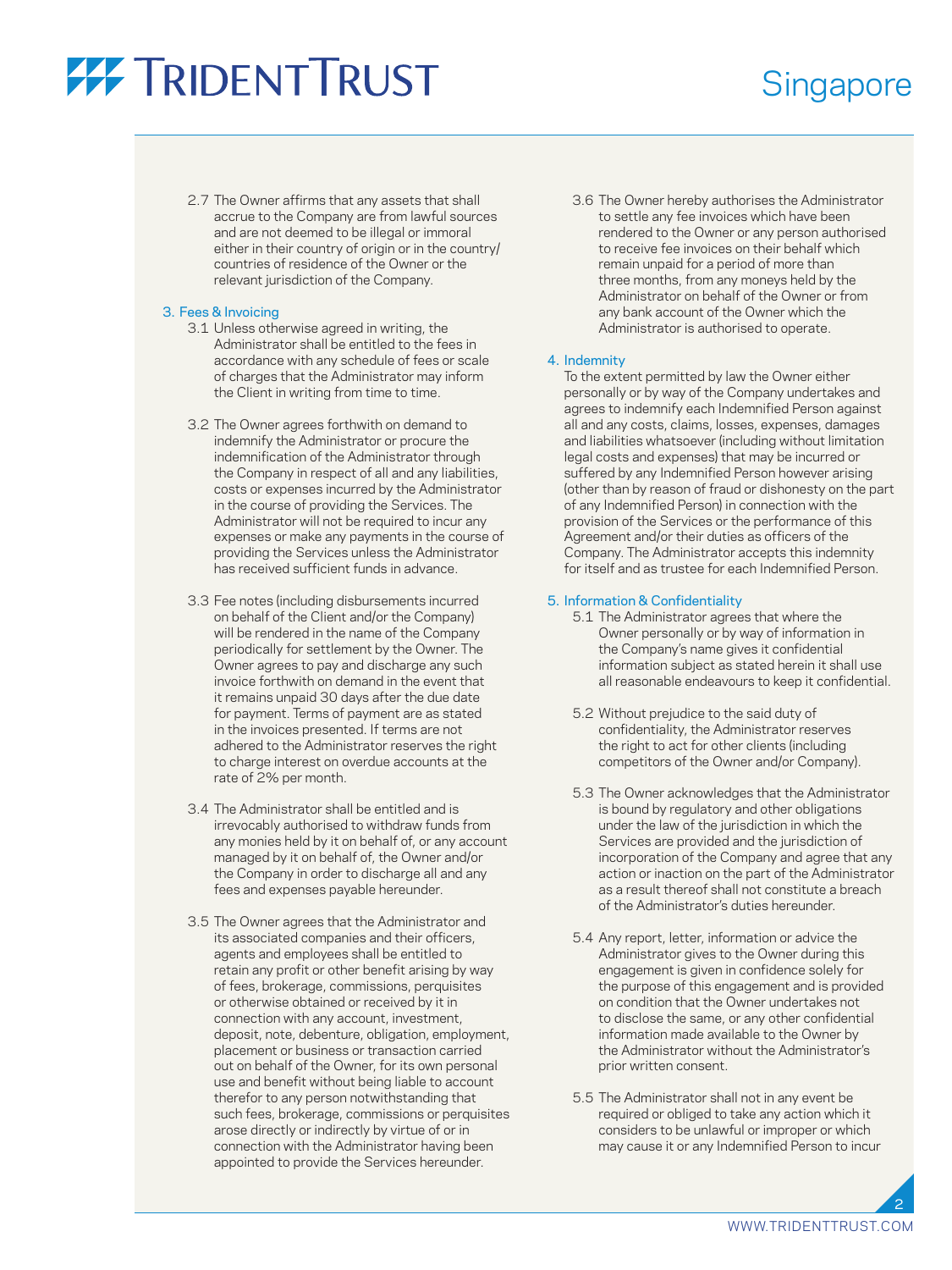## **77 TRIDENT TRUST**

### **Singapore**

any personal liability and the Owner and the Company agree that the Administrator shall not be liable for refusing to take any such action.

- 5.6 Notwithstanding any provision hereof the Administrator shall be entitled and is irrevocably authorised to open and read all and any correspondence, letter, fax, electronic mail or other communication received by the Company and/or the Administrator on behalf of the Owner or the Company.
- 5.7 The Administrator shall not be liable for any loss of information or inadvertent disclosure of information arising as a result of the use of electronic mail as a channel of communication. The Owner acknowledges that it is fully aware of the risks of using unencrypted electronic mail.

### 6. Personal Data Protection

- 6.1 The Client hereby consents to the Service Provider collecting and using part, parts or the whole of the Client's 'Personal Data' *(as defined in the Personal Data Protection Act (No. 26 of 2012) ("Act"))* for purposes directly or indirectly relating to the Services.
- 6.2 The Client hereby consents to the Service Provider transferring the Client's Personal Data abroad in the performance of the Services and in accordance with the requirements as prescribed under the Act.
- 6.3 The Client hereby agrees that if he submits any Personal Data relating to any third party, by submitting such information to us, the Client unequivocally represents that the Client has obtained the consent of the third party to provide us with their Personal Data for the respective purpose(s).
- 6.4 The Client hereby represents that all Personal Data submitted to us is complete, accurate, true and correct at the time of submission and we will be provided with updates from time to time when any part of such Personal Data is no longer accurate, true or correct.
- 6.5 The Client has a right of access and correction with respect to the Personal Data they have provided in accordance with the Act, subject to the payment of a reasonable fee for such access or correction, where applicable. The Client's right to access includes the right to obtain a copy of the Personal Data which the Client has provided to us, to date.

### 7. Monies Held by the Administrator

 Monies held by the Administrator on behalf of the Company and/or the Owner shall be segregated from the Administrator's assets and/or held in a Clients Account in trust for the Company or the Owner as the case may be.

### 8. Notices

- 8.1 Any notice or other document to be served under this Agreement must be in writing and may be delivered by hand or sent by pre-paid letter post or facsimile transmission to the party to be served at that party's address as set out in the Letter (or as varied from time to time by notice in writing in accordance herewith from time to time).
- 8.2 The Administrator may, in its discretion, accept and act upon instructions and directions given by telephone, facsimile transmission, electronic mail or through an affiliate of the Administrator.
- 8.3 The Owner hereby authorises the Administrator to communicate with him by unencrypted electronic mail and agrees that the Administrator shall have no liability for any loss or liability incurred by the Owner or the Company by reason of the use of electronic mail (whether arising from viruses or otherwise) and hereby releases the Administrator from any such liability. The Administrator shall not be liable for any loss or damage caused by the transmission by it of an infected email.

#### 9. Assignment

 The terms of this engagement shall be binding upon and endure for the benefit of the successors of the parties but shall not be assignable in whole or in part by any party without the prior written consent of the other parties provided that the Administrator shall be entitled to assign its rights and liabilities hereunder by not less than 28 days notice to the Owner.

### 10. Termination & Suspension of Services

- 10.1 This Agreement may be terminated by the Administrator or the Owner giving 30 days written notice (or such shorter notice as the other parties may agree to accept) to the other party whereupon this Agreement and the obligations of the parties (save as set out in clauses 4 and 5 and in respect of antecedent breaches) shall cease and terminate.
- 10.2 This Agreement may be terminated with immediate effect by notice in writing by either the Owner or the Administrator in the event that:
	- (a) the other party commits any material breach of its obligations under this agreement or under any other agreement between the parties; or
	- (b) the other party or the Company goes into liquidation (except for the purpose of a bona fide solvent amalgamation or re-organisation)

3